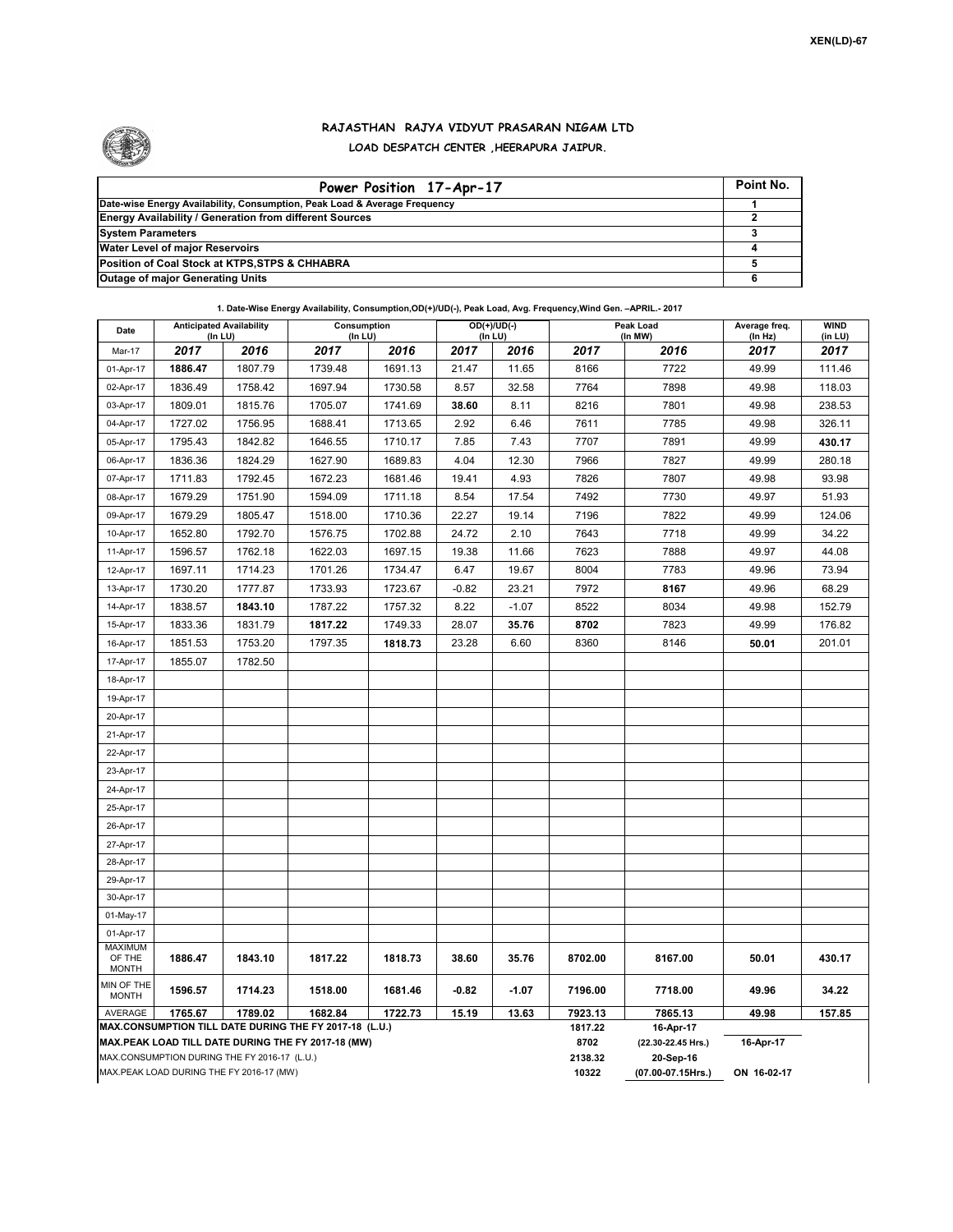## **2.Anticipated Availability/Generation From Different Sources**

|                                      |                                                                                    |                                                  |                                  |                              |                                                  | (In LU)                          |                              |                                                  |                                  |                              |                                                  |                                  |                              |
|--------------------------------------|------------------------------------------------------------------------------------|--------------------------------------------------|----------------------------------|------------------------------|--------------------------------------------------|----------------------------------|------------------------------|--------------------------------------------------|----------------------------------|------------------------------|--------------------------------------------------|----------------------------------|------------------------------|
| S.No.                                | Sources Available to Rajasthan /<br>Installed Capacity as on 30.09.2016<br>(In MW) | Prior<br>assessment<br>of Avail. For<br>next Day | Prior<br>assessment<br>of Avail. | Actual<br>Energy<br>Received | Prior<br>assessment<br>of Avail. For<br>next Day | Prior<br>assessment<br>of Avail. | Actual<br>Energy<br>Received | Prior<br>assessment<br>of Avail. For<br>next Day | Prior<br>assessment<br>of Avail. | Actual<br>Energy<br>Received | Prior<br>assessment<br>of Avail. For<br>next Day | Prior<br>assessment<br>of Avail. | Actual<br>Energy<br>Received |
|                                      |                                                                                    |                                                  |                                  |                              |                                                  |                                  |                              |                                                  |                                  |                              |                                                  |                                  |                              |
|                                      |                                                                                    |                                                  | 13-Apr-17                        |                              |                                                  | 14-Apr-17                        |                              |                                                  | 15-Apr-17                        |                              |                                                  | 16-Apr-17                        |                              |
| $\blacktriangleleft$<br>$\mathbf{z}$ | KTPS (1240/1240)<br>STPS (1500/1500)                                               | 130.00<br>55.00                                  | 130.00<br>55.00                  | 116.33<br>45.03              | 130.00<br>55.00                                  | 130.00<br>55.00                  | 115.57<br>46.17              | 130.00<br>55.00                                  | 130.00<br>55.00                  | 117.54<br>47.15              | 130.00<br>55.00                                  | 130.00<br>55.00                  | 116.78<br>46.58              |
| 3                                    | DHOLPUR GAS CCPP (330/330)                                                         | 0.00                                             | 0.00                             | 0.00                         | 0.00                                             | 0.00                             | 0.00                         | 0.00                                             | 0.00                             | 0.00                         | 0.00                                             | 0.00                             | 0.00                         |
| 4                                    | RAMGARH (273.5/273.5)                                                              | 45.00                                            | 38.00                            | 46.58                        | 46.00                                            | 45.00                            | 46.80                        | 34.00                                            | 46.00                            | 43.43                        | 45.00                                            | 34.00                            | 47.42                        |
| 5                                    | RAPP-A(200/200)                                                                    | 38.00                                            | 38.00                            | 42.77                        | 38.00                                            | 38.00                            | 42.86                        | 38.00                                            | 38.00                            | 42.08                        | 38.00                                            | 38.00                            | 43.14                        |
| 6                                    | MAHI (140/140)                                                                     | 0.00                                             | 0.00                             | 4.88                         | 0.00                                             | 0.00                             | 4.91                         | 0.00                                             | 0.00                             | 2.16                         | 0.00                                             | 0.00                             | 1.93                         |
| 7                                    | CHAMBAL (RPS+JS) (135.5/271)                                                       | 0.00                                             | 0.00                             | 0.00                         | 0.00                                             | 0.00                             | 0.00                         | 0.00                                             | 0.00                             | 3.29                         | 0.00                                             | 0.00                             | 0.14                         |
| 8<br>9                               | GIRAL LIGNITE (250/250)<br>CHHABRA TPS 1000/1000)                                  | 0.00<br>218.00                                   | 0.00<br>218.00                   | 0.00<br>266.63               | 0.00<br>218.00                                   | 0.00<br>218.00                   | 0.00<br>264.2'               | 0.00<br>218.00                                   | 0.00<br>218.00                   | 0.00                         | 0.00<br>218.00                                   | 0.00<br>218.00                   | 0.00<br>265.18               |
| 10                                   | ADANI (TPS) + KALISINDH (TPS)                                                      | 284.00                                           | 284.00                           | 259.98                       | 284.00                                           | 284.00                           | 247.69                       | 269.00                                           | 284.00                           | 265.68<br>222.30             | 284.00                                           | 269.00                           | 217.65                       |
|                                      | 1200+1200/1320+1200)                                                               |                                                  |                                  |                              |                                                  |                                  |                              |                                                  |                                  |                              |                                                  |                                  |                              |
| 11                                   | WIND FARM (3980.40/4119.15)                                                        | 180.00                                           | 65.00                            | 68.29                        | 170.00                                           | 180.00                           | 152.79                       | 200.00                                           | 170.00                           | 176.82                       | 200.00                                           | 200.00                           | 201.01                       |
| 12                                   | SOLAR POWER(737.70/1295.70)                                                        | 0.00                                             | 0.00                             | 0.00                         | 0.00                                             | 0.00                             | 0.00                         | 0.00                                             | 0.00                             | 0.00                         | 0.00                                             | 0.00                             | 1.59                         |
| 13                                   | <b>CAPTIVE POWER PLANTS</b>                                                        | 0.00                                             | 0.00                             | 0.00                         | 0.00                                             | 0.00                             | 0.00                         | 0.00                                             | 0.00                             | 0.00                         | 0.00                                             | 0.00                             | 0.00                         |
| 14                                   | REGIONAL (INTRA STATE) O.A.(VLTPS)                                                 | 0.00                                             | 0.00                             | 0.00                         | 0.00                                             | 0.00<br>$-75.71$                 | 0.00                         | 0.00                                             | 0.00                             | 0.00                         | 0.00                                             | 0.00                             | 0.00                         |
| 15<br>16                             | OPEN ACCESS<br>BIOMASS – (101.95/119.25)                                           | $-75.7$<br>5.00                                  | $-75.34$<br>6.00                 | $-87.13$<br>4.54             | $-63.61$<br>4.00                                 | 5.00                             | $-75.71$<br>3.87             | $-64.72$<br>6.00                                 | $-63.6$<br>4.00                  | $-63.81$<br>5.50             | $-58.78$<br>9.00                                 | $-64.72$<br>6.00                 | $-64.72$<br>8.54             |
| 17                                   | BARSINGHSAR LTPS(250/250)                                                          | 54.00                                            | 54.00                            | 53.01                        | 54.00                                            | 54.00                            | 53.13                        | 54.00                                            | 54.00                            | 48.60                        | 54.00                                            | 54.00                            | 49.91                        |
| 18                                   | RAJWEST (1080/1080)                                                                | 217.00                                           | 198.00                           | 183.95                       | 226.00                                           | 217.00                           | 181.35                       | 198.0                                            | 226.00                           | 187.36                       | 197.0                                            | 198.00                           | 140.68                       |
|                                      | TOTAL (A) : 1-18                                                                   | 1150.29                                          | 1010.66                          | 1004.86                      | 1161.39                                          | 1150.29                          | 1083.64                      | 1137.28                                          | 1161.39                          | 1098.10                      | 1171.22                                          | 1137.28                          | 1075.83                      |
| 19                                   | <b>BBMB COMPLEX</b>                                                                |                                                  |                                  |                              |                                                  |                                  |                              |                                                  |                                  |                              |                                                  |                                  |                              |
|                                      | a) BHAKRA(230.79/1516.3)                                                           | 12.10                                            | 12.33                            | 12.19                        | 11.82                                            | 12.10                            | 11.88                        | 11.90                                            | 11.82                            | 11.90                        | 12.35                                            | 11.90                            | 11.95                        |
| c)                                   | b) DEHAR (198/990)<br>PONG (231.66/396)                                            | 19.35<br>3.2                                     | 15.63<br>3.27                    | 20.09<br>3.35                | 20.95<br>3.27                                    | 19.35<br>3.27                    | 22.52<br>3.27                | 22.96<br>3.27                                    | 20.95<br>3.2                     | 23.28<br>3.27                | 23.12<br>3.27                                    | 22.96<br>3.2                     | 26.28<br>3.43                |
|                                      | TOTAL : a TO c                                                                     | 34.72                                            | 31.22                            | 35.63                        | 36.04                                            | 34.72                            | 37.66                        | 38.13                                            | 36.04                            | 38.45                        | 38.74                                            | 38.13                            | 41.66                        |
| 20                                   | CENTRAL STATIONS                                                                   |                                                  |                                  |                              |                                                  |                                  |                              |                                                  |                                  |                              |                                                  |                                  |                              |
| d)                                   | SINGRAULI (300/2000)                                                               | 54.33                                            | 79.28                            | 72.65                        | 54.78                                            | 54.33                            | 54.08                        | 78.08                                            | 54.78                            | 69.23                        | 72.06                                            | 78.08                            | 74.86                        |
| e)                                   | RIHAND<br>(310.24/3000)                                                            | 87.32                                            | 90.28                            | 89.97                        | 82.97                                            | 87.32                            | 86.63                        | 91.12                                            | 82.97                            | 82.61                        | 87.17                                            | 91.12                            | 90.97                        |
|                                      | JNCHAHAR-I(20/420)                                                                 | 3.46                                             | 3.86                             | 3.23                         | 0.00                                             | 3.46                             | 2.92                         | 0.59                                             | 0.00                             | 1.77                         | 0.00                                             | 0.59                             | 2.40                         |
| g)                                   | JNCHAHAR-II& III(61/630)                                                           | 8.95                                             | 13.57                            | 13.97                        | 1.56                                             | 8.95                             | 10.49                        | 8.77                                             | 1.56                             | $6.8^{\circ}$                | 6.95                                             | 8.77                             | 9.57                         |
| h)                                   | INDIRA GANDHI STPS(JHAJHAR) 0.00/1500)                                             | 0.40                                             | 0.19                             | 0.5 <sup>1</sup>             | 0.00                                             | 0.40                             | 0.27                         | 0.06                                             | 0.00                             | 0.21                         | 0.07                                             | 0.06                             | 0.21                         |
|                                      | i) NCTPS DADRI St-II (43.22/980) +<br>DADRI-TH                                     | 2.79                                             | 4.13                             | 5.94                         | 0.56                                             | 2.79                             | 3.75                         | 1.79                                             | 0.56                             | 1.60                         | 0.45                                             | 1.79                             | 4.08                         |
|                                      | DADRI GAS (77/830)                                                                 | 3.93                                             | 2.67                             | 2.98                         | 3.88                                             | 3.93                             | 3.85                         | 3.61                                             | 3.88                             | 3.88                         | 4.31                                             | 3.6 <sup>2</sup>                 | 3.33                         |
|                                      | k) ANTA<br>(83.07/419)                                                             | 0.00                                             | 0.00                             | 0.00                         | 0.00                                             | 0.00                             | 0.00                         | 0.00                                             | 0.00                             | 0.00                         | 0.00                                             | 0.00                             | 0.00                         |
|                                      | I) AURAIYA<br>(61.03/663)                                                          | 3.7'                                             | 3.80                             | 3.69                         | 3.66                                             | 3.71                             | 3.53                         | 3.36                                             | 3.66                             | 3.60                         | 3.7                                              | 3.36                             | 3.14                         |
| m)<br>n)                             | NAPP<br>(44/440)<br>RAPP-B<br>(125/440)                                            | 12.48<br>31.26                                   | 11.58<br>31.52                   | 11.58<br>31.52               | 11.38<br>31.26                                   | 12.48<br>31.26                   | 12.48<br>31.26               | 11.40<br>31.18                                   | 11.38<br>31.26                   | 11.38<br>31.26               | 11.2<br>31.09                                    | 11.40<br>31.18                   | 11.40<br>31.18               |
| o)                                   | RAPP-C<br>(88/440)                                                                 | 11.78                                            | 11.78                            | 11.78                        | 11.78                                            | 11.78                            | 11.78                        | 11.78                                            | 11.78                            | 11.78                        | 11.78                                            | 11.78                            | 11.78                        |
| p)                                   | (20.36/690)<br>SALAL                                                               | 3.13                                             | 3.13                             | 3.61                         | 3.89                                             | 3.13                             | 3.73                         | 4.25                                             | 3.89                             | 4.10                         | 4.25                                             | 4.25                             | 4.23                         |
| q)                                   | URI<br>(70.37/720)                                                                 | 17.91                                            | 17.91                            | 17.68                        | 17.91                                            | 17.91                            | 17.91                        | 17.91                                            | 17.91                            | 17.91                        | 17.91                                            | 17.91                            | 17.91                        |
| r)                                   | TANAKPUR (10.86/94)                                                                | 0.33                                             | 0.26                             | 0.22                         | 0.24                                             | 0.33                             | 0.35                         | 0.39                                             | 0.24                             | 0.41                         | 0.41                                             | 0.39                             | 0.44                         |
|                                      | CHAMERA - (105.84/540)                                                             | 19.60                                            | 21.56                            | 21.56                        | 25.15                                            | 19.60                            | 19.64                        | 21.56                                            | 25.15                            | 25.15                        | 25.15                                            | 21.56                            | 20.28                        |
| $\uparrow$<br>u)                     | CHAMERA-II (29.01/300)<br>CHAMERA-III (25.21/231                                   | 7.97<br>6.49                                     | 6.65<br>5.47                     | 8.09<br>5.98                 | 8.82<br>7.23                                     | 7.97<br>6.49                     | 8.68<br>6.7'                 | 8.82<br>7.18                                     | 8.82<br>7.23                     | 8.82<br>7.23                 | 8.82<br>7.2                                      | 8.82<br>7.18                     | 8.82<br>7.18                 |
| V)                                   | DHAULIGANGA (27/280)                                                               | 2.14                                             | 1.65                             | 1.89                         | 1.89                                             | 2.14                             | 2.47                         | 2.22                                             | 1.89                             | 2.39                         | 2.31                                             | 2.22                             | 2.80                         |
|                                      | w) DULHASTI (42.42/390)                                                            | 12.09                                            | 11.05                            | 11.57                        | 12.09                                            | 12.09                            | 12.09                        | 12.09                                            | 12.09                            | 12.09                        | 12.09                                            | 12.09                            | 12.09                        |
| x)                                   | SEWA (13/120)                                                                      | 3.92                                             | 3.92                             | 3.92                         | 3.92                                             | 3.92                             | 3.92                         | 3.92                                             | 3.92                             | 3.92                         | 3.92                                             | 3.92                             | 3.92                         |
|                                      | y) NJPC<br>(112.00/1500)+RAMPUR(31.808/412.02)                                     | 18.65                                            | 17.88                            | 17.68                        | 18.78                                            | 18.65                            | 20.82                        | 21.62                                            | 18.78                            | 23.3'                        | 23.66                                            | 21.62                            | 26.00                        |
|                                      | z) TEHRI (75/1000)                                                                 | 4.72                                             | 4.72                             | 4.72                         | 4.72                                             | 4.72                             | 4.72                         | 4.72                                             | 4.72                             | 4.72                         | 4.72                                             | 4.72                             | 3.96                         |
| aa)                                  | (OTESHWR (33.44/400) + PARBATI3                                                    | 6.09                                             | 5.27                             | 10.08                        | 6.09                                             | 6.09                             | 11.54                        | 7.55                                             | 6.09                             | 11.59                        | 9.37                                             | 7.55                             | 14.90                        |
|                                      | 56.73/520)                                                                         |                                                  |                                  |                              |                                                  |                                  |                              |                                                  |                                  |                              |                                                  |                                  |                              |
| ab)                                  | TALA                                                                               | 0.53                                             | 0.79                             | 0.79                         | 0.53                                             | 0.53                             | 0.53                         | 0.30                                             | 0.53                             | 0.53                         | 0.55                                             | 0.30                             | 0.30                         |
| ac)                                  | MUNDRA UMPP (380/4000)                                                             | 53.5                                             | 53.76                            | 53.76                        | 53.76                                            | 53.52                            | 53.5                         | 53.76                                            | 53.76                            | 53.76                        | 53.76                                            | 53.76                            | 53.76                        |
| ad)                                  | SASAN (372/3960)<br>FRKKA+KHLGN+TLCHR (70.18/3940)                                 | 78.17                                            | 89.34                            | 89.34                        | 84.22                                            | 78.17                            | 78.17                        | 89.34                                            | 84.22                            | 84.22                        | 74.90                                            | 89.34                            | 80.52                        |
| ae)<br>af)                           | URS POWER(DADRI TH-I)                                                              | 24.2<br>0.00                                     | 26.73<br>0.00                    | 15.24<br>0.00                | 20.33<br>0.00                                    | 24.27<br>0.00                    | 21.37<br>0.00                | 29.45<br>0.00                                    | 20.33<br>0.00                    | 8.74<br>0.00                 | 20.3<br>0.00                                     | 29.45<br>0.00                    | 9.93<br>0.00                 |
|                                      | TOTAL SCHEDULE(a TO af)                                                            | 514.66                                           | 553.98                           | 549.58                       | 507.43                                           | 514.66                           | 524.87                       | 564.96                                           | 507.43                           | 531.46                       | 537.00                                           | 564.96                           | 551.63                       |
|                                      | <b>LOSSES</b>                                                                      | $-19.45$                                         | $-24.63$                         | $-25.20$                     | $-19.00$                                         | $-19.45$                         | $-23.74$                     | $-21.64$                                         | $-19.00$                         | $-24.15$                     | $-19.23$                                         | $-21.64$                         | $-25.09$                     |
|                                      | NET SCHEDULED                                                                      | 495.21                                           | 529.35                           | 524.37                       | 488.44                                           | 495.21                           | 501.12                       | 543.32                                           | 488.44                           | 507.32                       | 517.77                                           | 543.32                           | 526.54                       |
| 21                                   | BILATERAL (REG.) EXCL. BANKING                                                     | 9.05                                             | 7.62                             | 9.46                         | 10.96                                            | 9.05                             | 10.21                        | 12.15                                            | 10.96                            | 10.96                        | 12.15                                            | 12.15                            | 12.92                        |
| 22                                   | <b>BANKING</b>                                                                     | 0.00                                             | 0.00                             | 0.00                         | 0.00                                             | 0.00                             | 0.00                         | 0.00                                             | 0.00                             | 0.00                         | 0.00                                             | 0.00                             | 0.00                         |
| 23                                   | BILATERAL(INTER-REG.).<br>EXCLUDING (ISOA & BANKING)                               | 112.26                                           | 104.87                           | 113.96                       | 112.26                                           | 104.91                           | 112.26                       | 112.45                                           | 104.57                           | 112.26                       | 112.61                                           | 105.20                           | 112.45                       |
| 24                                   | INTER STATE OPEN ACCESS<br>(BILATERAL+IEX)                                         | 75.71                                            | 75.34                            | 87.13                        | 63.61                                            | 75.71                            | 75.71                        | 64.72                                            | 63.61                            | 63.81                        | 58.78                                            | 64.72                            | 64.72                        |
| 25                                   | <b>INDIAN ENERGY EXCHANGE</b>                                                      | $-3.94$                                          | $-5.03$                          | $-5.03$                      | $-3.29$                                          | $-3.94$                          | $-3.94$                      | $-18.39$                                         | $-3.29$                          | $-3.29$                      | $-17.46$                                         | $-18.39$                         | $-18.39$                     |
|                                      | TOTAL(B): (19 TO 25)<br>TOTAL GENERATION (A +B): 1 TO                              | 688.28                                           | 719.54                           | 729.89<br>1734.76            | 671.97                                           | 688.28                           | 695.36<br>1779.00            | 714.25                                           | 671.97                           | 691.05<br>1789.15            | 683.85                                           | 714.25                           | 698.24<br>1774.07            |
|                                      | 25<br>OVER DRAWAL (+)/UNDER                                                        |                                                  |                                  |                              |                                                  |                                  |                              |                                                  |                                  |                              |                                                  |                                  |                              |
|                                      | DRAWAL (-)                                                                         |                                                  |                                  | $-0.82$                      |                                                  |                                  | 8.22                         |                                                  |                                  | 28.07                        |                                                  |                                  | 23.28                        |
|                                      | <b>GRAND TOTAL</b>                                                                 | 1838.57                                          | 1730.20                          | 1733.94                      | 1833.36                                          | 1838.57                          | 1787.22                      | 1851.53                                          | 1833.36                          | 1817.22                      | 1855.07                                          | 1851.53                          | 1797.35                      |
|                                      | <b>LAST YEAR</b>                                                                   | 1843.10                                          | 1777.87                          | 1723.69                      | 1831.79                                          | 1843.10                          | 1757.32                      | 1753.20                                          | 1831.79                          | 1749.33                      | 1782.50                                          | 1753.20                          | 1818.72                      |